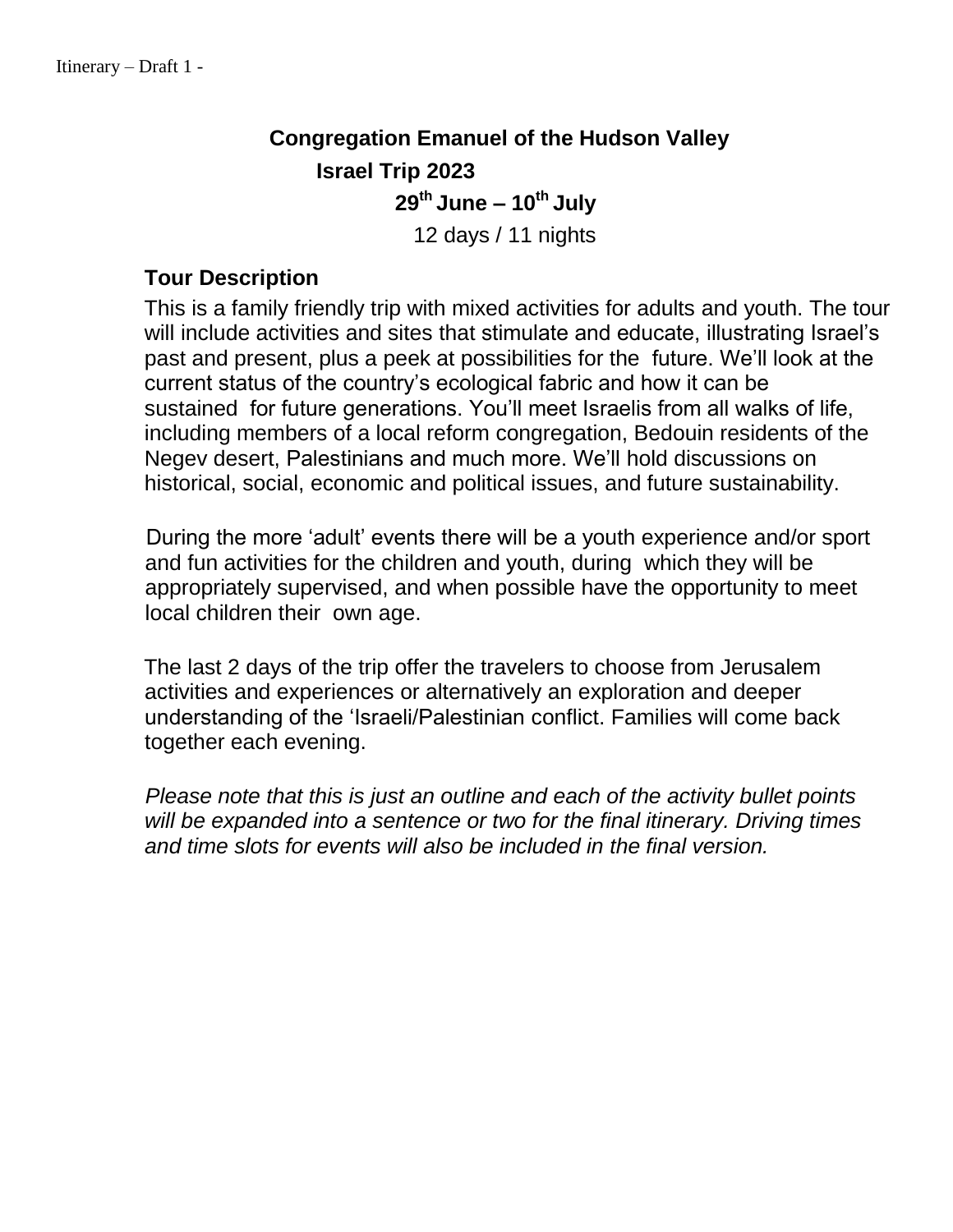# **Day 1 – Thursday 29 rd June – Departure from JFK, NYC**

- Rabbi leads Tefillat Ha-Derech
- Children & Youth receive their Rice Klaf & Pen to begin scribing of their Klaf for a Mezuzah
- Share hopes, expectations, dreaming together

## **Day 2 – Friday 30 th June – Arrival – Transfer to Tel Aviv hotel**

**\***Travelers bring a downloaded digital copy of CCAR PRESS MiSHKHAN TEFILAH

#### <https://www.ccarnet.org/publications/resources-repaginated/>

Travelers arrange ahead of time for an international plan on their Cell Phones for the duration of the trip or alternatively (SIM cards can be purchased/shipped to you in the US before departure) <https://www.gcellular.com/>

- Rooftop Lounge / or on beach Rabbi leads morning meditation
- Short Orientation
- Beit Ha-Tefutzot (The New Diaspora Museum) / Teens with their parents, parallel children's activity
- Independence Hall
- Walking Tour
- Free Time to Swim, Rest, Prepare for Shabbat
- Kabbalat Shabbat at the Tel Aviv Port
- Shabbat Dinner together in Restaurant at the Port
- OVERNIGHT Tel Aviv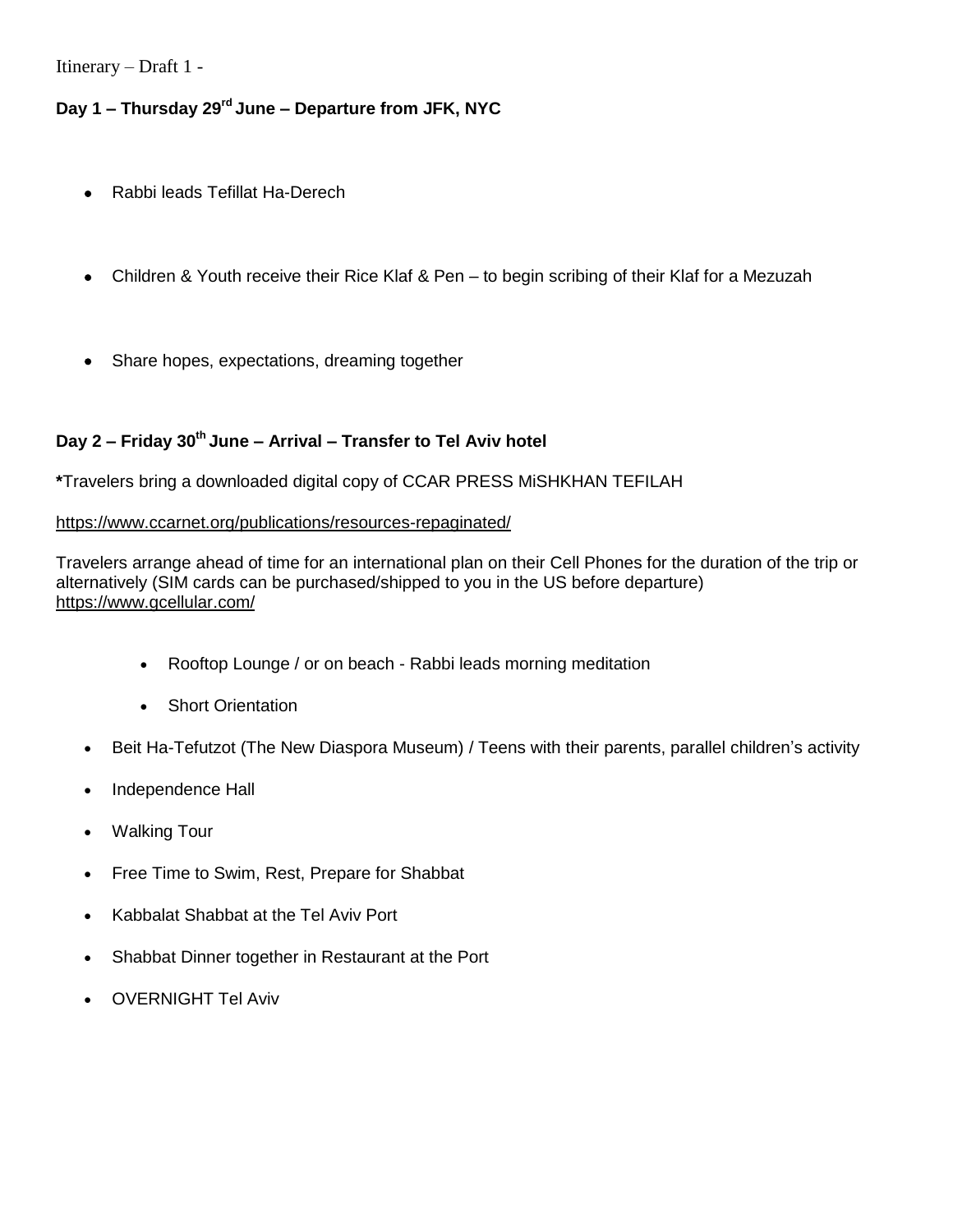#### **Day 3 – Shabbat 1 st July – Tel Aviv - Jaffa**

• Shabbat Morning Services at either LGBTQ Tel Aviv Synagogue or Kehillah Mesorati in Neve Tzek with a Tot Shabbat program in courtyard parallel to services

Walking tour through Florentine – graffiti art

- Jaffa Old City -
- Lunch at Jaffa Port
- Walk Ajami neighborhood of Jaffa

o Children's activity in adjacent park

- Discussion of 1948 in Tel Aviv & Jaffa.
- Rabbi's friend's nephews Café (Asufa) as gathering place for Havdalah
	- Flea Market (free time/Dinner on your own) (Shuk HaPishpihim)
- Overnight Tel Aviv

#### **Day 4 – Sunday 2 July – Caesarea – Haifa - Tiberius**

• Morning Minyan with Rabbi on the Beach (1/2 hour before  $1<sup>st</sup>$  planned activity)

• Drive north to Caesarea, Tour the ancient Site / Parallel Children's program (3 D movie presentation and tour)

\*Lunch at Jisr al-Zarqa Meet with female activist from the village & with HK Meirav Cohen • En Hod artists village / Children & Youth Ceremaic Workshop- create a Mezuzah

\*Engagement/Program At Ethiopian Immigrant Center/School with Israeli (yotzei Ethiopia) who are first, second, and third generation Israelis; they or their parents and/or grandparents immigrated to Israel from Ethiopia

• Ein Hawd traditional Arab meal / early dinner

Alternatively The Leo Baeck Center in Haifa, focus on their programming for the community Yotzei Ethiopia

• Head North, stop in Haifa, walk & explore mixed city of Haifa, dessert then back to bus and continue North to Ginosar

• Overnight at Sea of Galilee (Kibbutz Ginosar)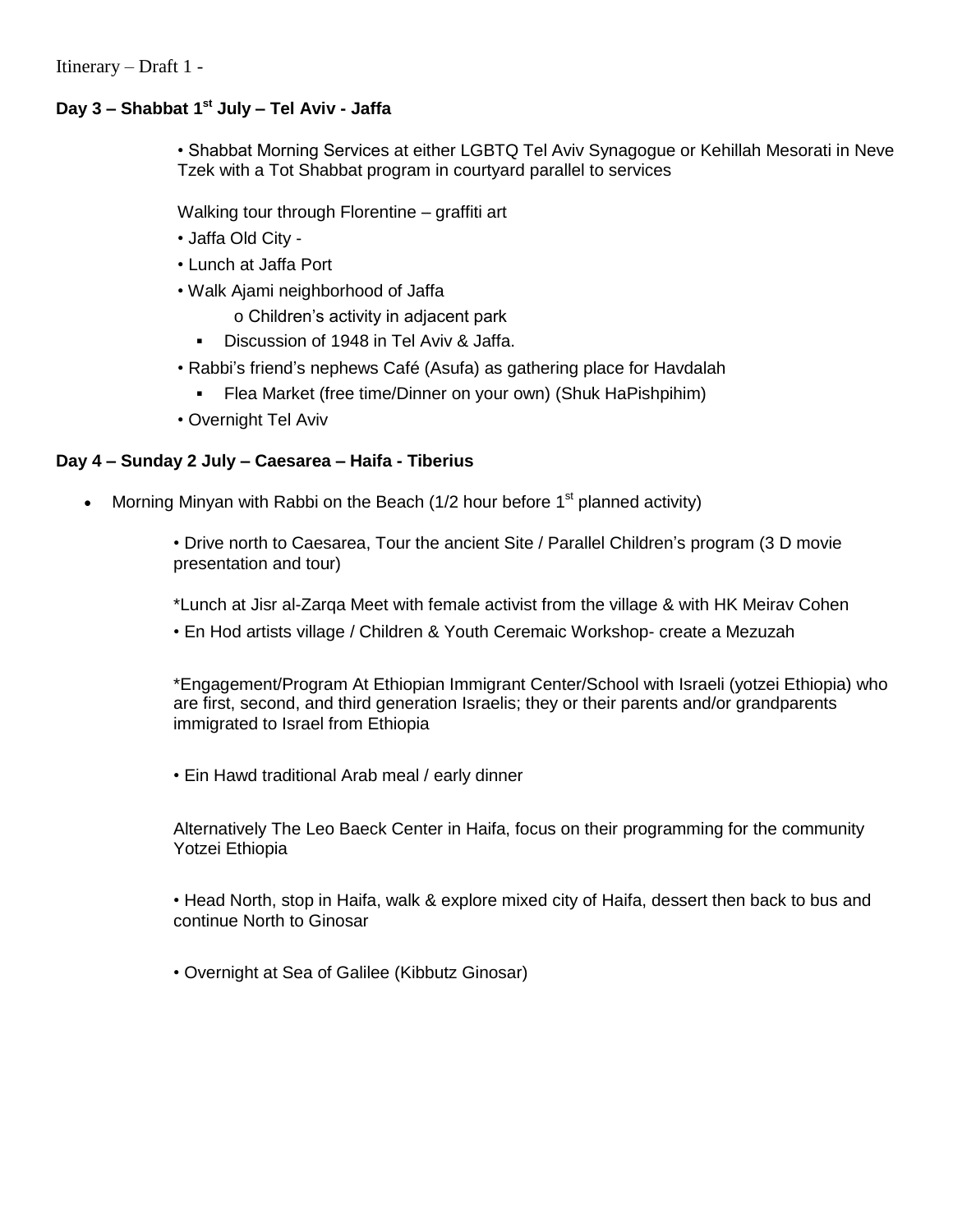## **Day 5 – Monday 3 rd July -**

- B-Mitzvah at Ancient Synagogue at Har-Meiron
	- Visit Tzfat activities children make candles & glass blowing demonstration
	- Lunch in Tzfat
	- Kfar Blum water activities zip line etc. for famlies
	- \*Alternative Hike / Nahal Yehudia for hikers

• Dinner & overnight at Sea of Galilee (Kibbutz Ginosar) \*Optional Evening swim & hang out for families with children hang at the Beach & Kibbutz Grounds, Kumsitz, R & R \*Optional Evening at a Winery \*Optional Visit to Tiberius on your own \*Optional Evening Mikveh for those who chose in the Kinneret \*Overnight at Kibbutz Ginosar

#### **Day 6 – Tuesday 4 th July – Jordan Valley - Masada**

\*Morning Minyan with Rabbi by the Kinneret

- Drive south from Tiberius
- Visit Auja Eco Centre sustainable horticulture

#### <http://www.aujaecocenter.org/index.php/about-us/vision-and-mission>

- Lunch at Kalia Beach, Dead Sea
- Dip in the Dead Sea
- \*Exploration of Water Issues & Future of Dead Sea
- Masada desert fortress late afternoon/(last cable car of the day)
- Dinner & Overnight Ein Bokek hotel with swimming pool

## **Day 7 proposed –Wednesday 5th July**

Kibbutz Lotan (Reform Community, and an Eco-Jewish intentional, collective community with a deep commitment to environmental protection)

\*Morning Minyan with Rabbi Yael overlooking Dead Sea \*Activities for adults & kids at Kibbutz exploring issues of sustainability \*Night Safari Drive (Visit to Desert Animal Safari/Gan Chayot (Noctornual Animals of the desert) \*Dinner & overnight Kibbutz Lotan Inn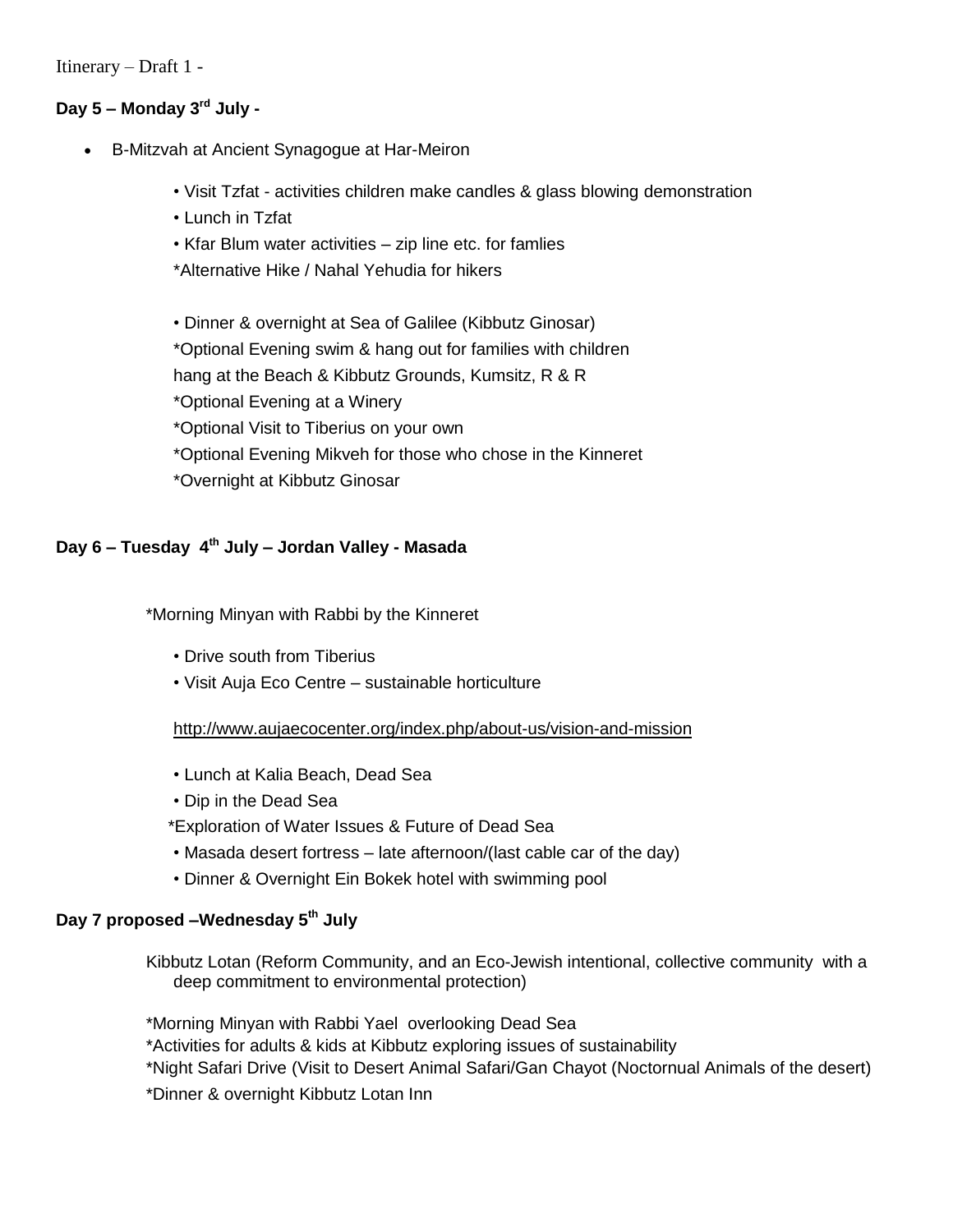# **Day 8 Thursday 6 th July**

- Drive through Negev Desert
- Tour unrecognized Bedouin village and meet with local Bedouin Leader
- Visit a Negev Farm and/or Vineyard and Have Lunch on the Farm
- Neve Shalom Wahat Al-Salam- meet with residents & explore the dream, what works and what does not work
- Overnight in Jerusalem

# **Day 9 – Friday 7 th July –Jerusalem**

- Yad V'shem with children's guide
- Shuk -Macheneh Yehudah for adults, swimming in the German Colony for the children/youth
- Shabbat Services at Kol Ha-Neshamah & Kabbalat Shabbat Dinner at the Hotel
	- Overnight Jerusalem

#### **Day 10 – Shabbat – 8 th nd July – Jerusalem**

- Shabbat Morning Services at selected Jerusalem Congregation
	- Shabbat afternoon walking tours to consider
		- o Walk to Mount of Olives?
		- o Walk the Old City?
		- o Walk around the Old walls
	- Dinner Havdalah at the Hotel
		- **Evening out and Dinner on your own** 
			- Overnight Jerusalem

# **Day 11 & 12- Sunday – 9 th & Monday 10th July – Jerusalem \*\*\*\*\*2 Options\*\*\*\***

• Breaking the Silence Tour (option 1)

Gravesite of Baruch Goldstein in Kiryat Arba

Tomb of the Patriarchs square

The former Wholesale Market

The shuhad Street

The four Israeli settlements in Hebron

A visit with Palestinian non-violent activists in the neighborhood of Tel-Rumeida

A new settlement point established 2014 variously called the House of Contention, the House of Peace/Rajabi House and the Bronw House

\*Visit refugee camp

\*Meet with Palestinian professionals, politicians and businesspeople.

\*Walk east & west Jerusalem – both sides of the Green Line

• Lunch with a representative from Rabbis from Human Rights *(or other human rights group)* • Driving tour of the separation wall & view the '300' checkpoint

\*Meet with representative of RAC

\* Lunch with Reform Member of Knesset Gilad Kariv